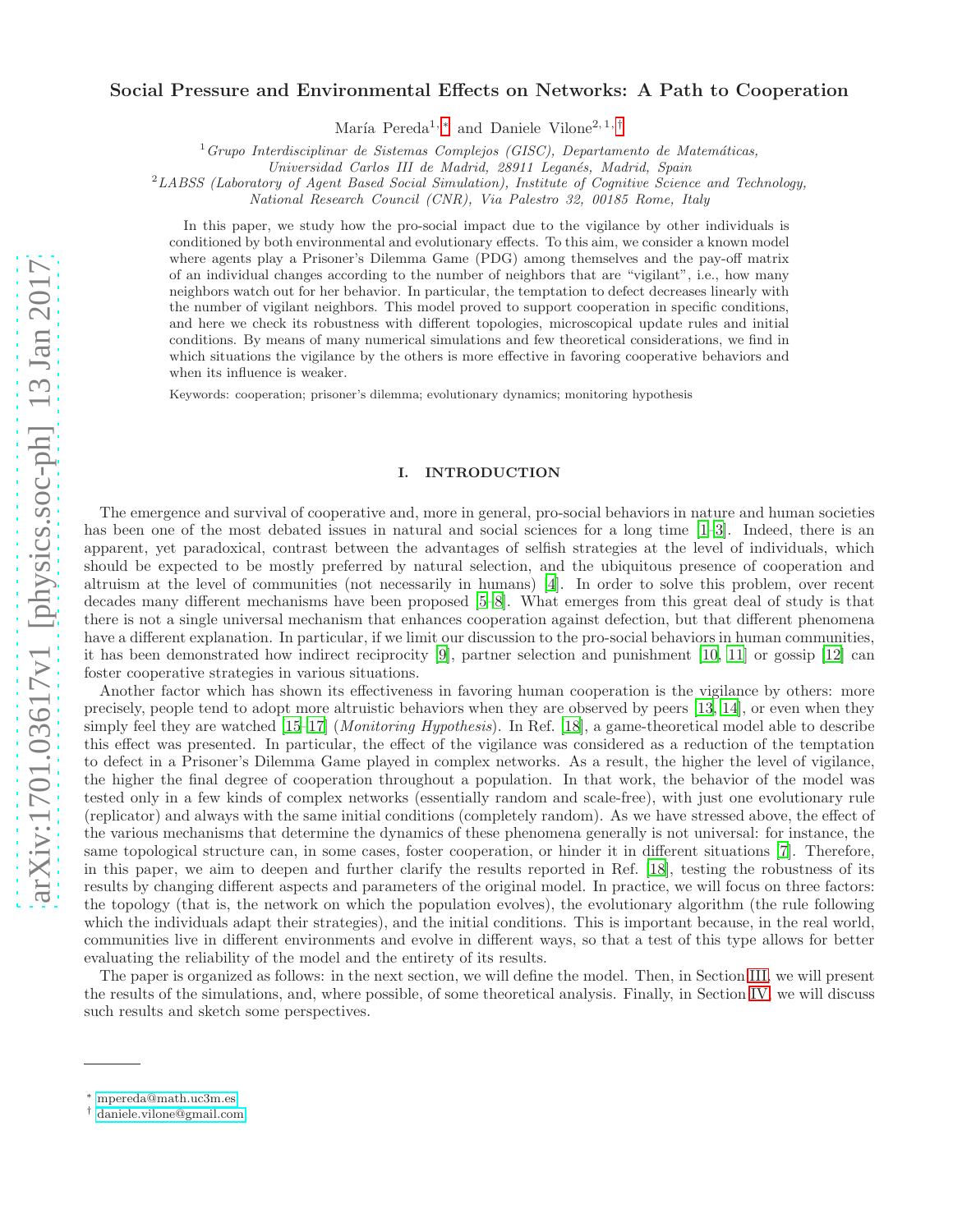# II. MODEL

We consider a population of N individuals interacting through an evolutionary Prisoner's Dilemma Game (PDG) under vigilance pressure. The population is set on a given network, which is equivalent to assigning links between the individuals that can interact directly: according to the distribution of links, the topology of the system will be different. Every player is characterized by a strategy, C (cooperation) or D (defection), and, at each elementary time step, plays a round of the PDG with her neighbors, and her neighbors do the same on their turn. After each interaction, an individual  $i$  gets a payoff according to her payoff matrix:

<span id="page-1-0"></span>

|                                | $ \mathbf{C}_i \mathbf{D}_i $ |
|--------------------------------|-------------------------------|
| $\mathbf{C}_i \mid 1 \mid 0$   |                               |
| $\mathbf{D}_i \mid T_i \mid P$ |                               |

where  $C_i$ ,  $D_i$  are the strategies adopted by the player herself, and  $C_j$ ,  $D_j$  the strategies used by the neighbor j; the fitness collected by  $i$  in a single step of the dynamics will be the sum over all the payoffs collected with each neighbor. Even though the averaged payoff per neighbor can also be used to define the fitness [\[19\]](#page-6-15), the total payoff allows for better singling out the role of the topology for the emergence of cooperation, and is more common in literature [\[2,](#page-6-16) [7\]](#page-6-14). Of course, to have a PDG, it must be  $T_i > 1 \forall i$ ; furthermore, in order to reduce the parameters of the model, we fix the value of P and restrict to the weak Prisoner's Dilemma (wPDG), that is the case  $P = 0$  [\[5\]](#page-6-3). Indeed, the wPDG has been often used in literature, since it makes the model simpler preserving its main features [\[7](#page-6-14), [8\]](#page-6-4).

Moreover, every player can be either in a vigilant state, that is, controlling her neighbors' strategy, or not. Defining the variable  $V_i$  which is equal to 0 if player i is not vigilant, and equal to 1 if she is, a non vigilant individual can become vigilant following a Watts' threshold rule [\[18,](#page-6-13) [20\]](#page-6-17):

<span id="page-1-1"></span>
$$
V_i^{0\to1}(m_i,k_i) = \begin{cases} 1 & \text{if } m_i/k_i > \theta_i, \\ 0 & \text{if } m_i/k_i \le \theta_i, \end{cases}
$$
 (2)

where  $m_i$  is the number of neighbors of the node i that are already vigilant,  $k_i$  is the degree of node i, and  $\theta_i \in [0,1]$  the personal threshold of node i above which she becomes vigilant. In this work, we consider this threshold constant and equal for every player:  $\theta_i = \theta \ \forall i$ . In order to keep the model as simple as possible, we do not take into consideration any costs for becoming vigilant. This does not affect the generality of our results: as shown in reference [\[18\]](#page-6-13), the cost of vigilance does not change qualitatively the behavior of the model, simply shifting possible transitions towards non-cooperative states for lower values of the temptation.

The pressure due to the vigilance makes the temptation to defect effectively lower than in the absence of any external control: actually, it has already been demonstrated that people feel uncomfortable if they adopt anti-social behaviors just feeling observed [\[16](#page-6-18), [17\]](#page-6-12). In terms of the payoff matrix, we can model this phenomenon linking the temptation entry in the matrix [\(1\)](#page-1-0) to the number of vigilant neighbors:

$$
T_i = b - \frac{m_i}{k_i} (b - 1) \tag{3}
$$

where b is the value of the temptation in the absence of vigilance.

#### Evolutionary Rules

After all the individuals have played a round of the game, they update their strategies synchronously, according to a given rule. In this work, we have studied two different update algorithms: unconditional imitation (UI), and a mixed update rule (MUR), inspired by Ref. [\[21\]](#page-6-19), and compared their performance to replicator (REP), the update rule used in Ref. [\[18\]](#page-6-13).

Replicator — With REP, we proceed as follows. Let  $s_i$  be the strategy the individual i is playing, and  $\pi_i$  her payoff. With the proportional imitation rule, each individual i randomly chooses one from her  $k_i$  neighbors (individual j) and adopts her strategy with probability:

$$
p_{ij}^t \equiv P\left\{s_j^t \to s_i^{t+1}\right\} = \begin{cases} \left(\pi_j^t - \pi_i^t\right)/\Phi & \text{if } \pi_j^t > \pi_i^t, \\ 0 & \text{if } \pi_j^t \le \pi_i^t, \end{cases} \tag{4}
$$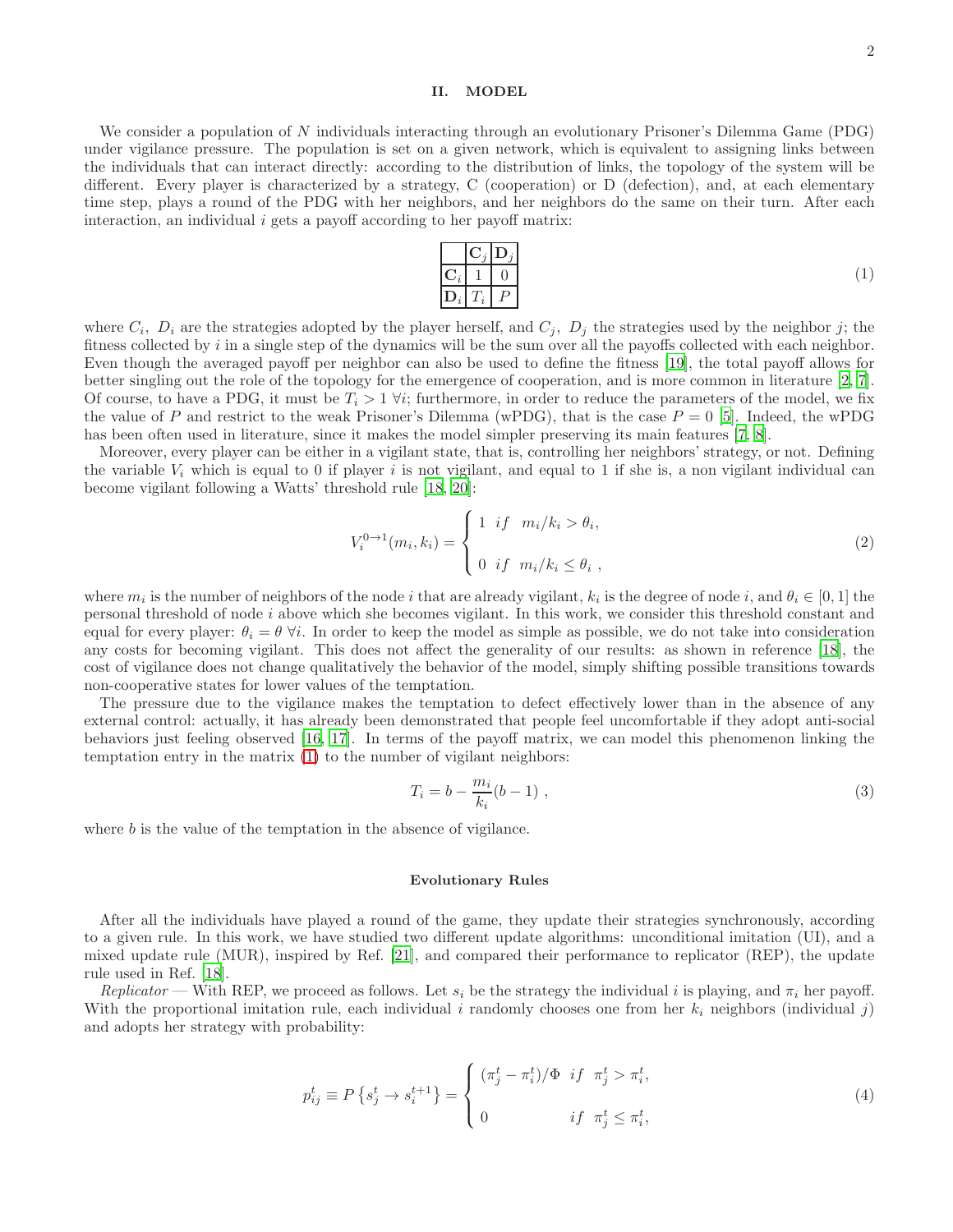where  $\Phi = \max(k_i, k_j) [\max(1, T) - \min(0, S)]$  so that  $p_{ij}^t \in [0, 1]$ .

Unconditional Imitation — with the UI rule, in order to evolve her strategy, every player imitates the one adopted by the neighbor that has obtained the best payoff, provided it is larger than her own (otherwise, nothing happens).

Mixed update rule — in this case, with probability q, the player simply imitates the strategy of one of her neighbors picked up at random, and with probability  $1 - q$  evolves according the UI rule described above. While the REP rule is more representative of evolutionary phenomena in biology, this one describes better the dynamics underlying the decision making processes of human beings: therefore, it depicts more realistically social phenomena [\[21,](#page-6-19) [22\]](#page-6-20).

In any case, whatever the update rule is, the strategies of the individuals are updated synchronously, and, after the update, the payoffs of the players are set again to zero. Finally, after revising their strategies and payoffs, players update their vigilance status, according to the rule given in Equation [\(2\)](#page-1-1).

# <span id="page-2-0"></span>III. RESULTS

We accomplished many simulations of the model defined in the previous section with different parameter values, topology, and update rules, in order to generalize the results presented in Ref. [\[18\]](#page-6-13). In order to characterize and analyze the behavior of the model, we will consider the quantity  $\langle \rho \rangle$ , that is, the final average cooperator density, measured after a transient of 100,000 generations and averaged over a time window of 100 generations, if the system has reached a stationary state defined by the slope of the average fraction of cooperators  $\langle \rho \rangle$  being inferior to 10<sup>-2</sup>. If not, we let the system evolve subsequent time windows of 100 generations. In this way, it will be easy to discern when the cooperation finally invades the system or is removed, or possible intermediate configurations.

All of the simulations presented here have been carried out with systems of  $N = 1000$  individuals, large enough to consider negligible the finite size effects [\[23](#page-6-21)]. Moreover, we confirmed the robustness of our results by accomplishing some simulations with smaller populations.

We will take into consideration basically monoplex networks, and the topologies used in this paper are: (i) Erdös-R´enyi (ER) random networks [\[24](#page-6-22)]; (ii) Barabasi-Albert (BA) scale-free networks [\[25](#page-6-23)]; (iii) regular two-dimensional lattices (with absorbing boundary conditions); and (iv) link-added small-world (LASW) random networks [\[26,](#page-6-24) [27\]](#page-6-25). Unless explicitly indicated, the initial conditions are totally random, so that at the initial stage of the dynamics, on average, there are 50% of cooperators; analogously, the initial vigilant players are also picked up at random: therefore, if only cooperators can be vigilant, we will have at the beginning the 25% of vigilant cooperators. Otherwise, in Section [III D,](#page-4-1) the initial vigilant individuals will be 50% of the population, equally distributed among cooperators and defectors.

Finally, we stress the fact that we aim to test the robustness of the outcomes presented in [\[18\]](#page-6-13), so that in each of the next subsections, we will start usually from the original results and change only one feature of the model. Therefore, in Section [III A,](#page-2-1) we will change, with respect to the analogous cases in [\[18\]](#page-6-13), only the update rule, in Section [III B](#page-3-0) the topology, and so on.

# <span id="page-2-1"></span>A. Influence of the Update Rule

Here, we check how the behavior of the system changes by varying the way the individuals evolve their strategies, compared to Ref. [\[18](#page-6-13)] (Section IIIA) where the REP rule is used, so we consider the same topology for comparison purposes, i.e., monoplex ER and BA networks with average degrees of  $z = 4$  and  $z = 16$ .

# <span id="page-2-2"></span>*1. Unconditional Imitation*

In Figure [1,](#page-7-0) the final average cooperation density as a function of the temptation  $b$  is shown for different values of the threshold  $\theta$  in the ER case, while, in Figure [2,](#page-7-1) we report the same results for a BA network.

As it is easy to see, the cooperation is much more supported in ER topology than in BA. Comparing such results with the ones presented in Ref. [\[18\]](#page-6-13), we notice that, with the REP rule, the cooperation is favored both in ER and BA networks. Therefore, we can conclude that the presence of hubs hinders the emergence of cooperative behaviors with a purely deterministic evolution algorithm, i.e., a small amount of noise is necessary for cooperation to overcome this barrier.

The fact that, on scale-free topology, the unconditional imitation hinders cooperation is further confirmed by taking into consideration a duplex BA-BA network, which is when the network of game dynamics and the one of vigilance dynamics are separated. With replicator update, the system tends to fully cooperative final configurations up to large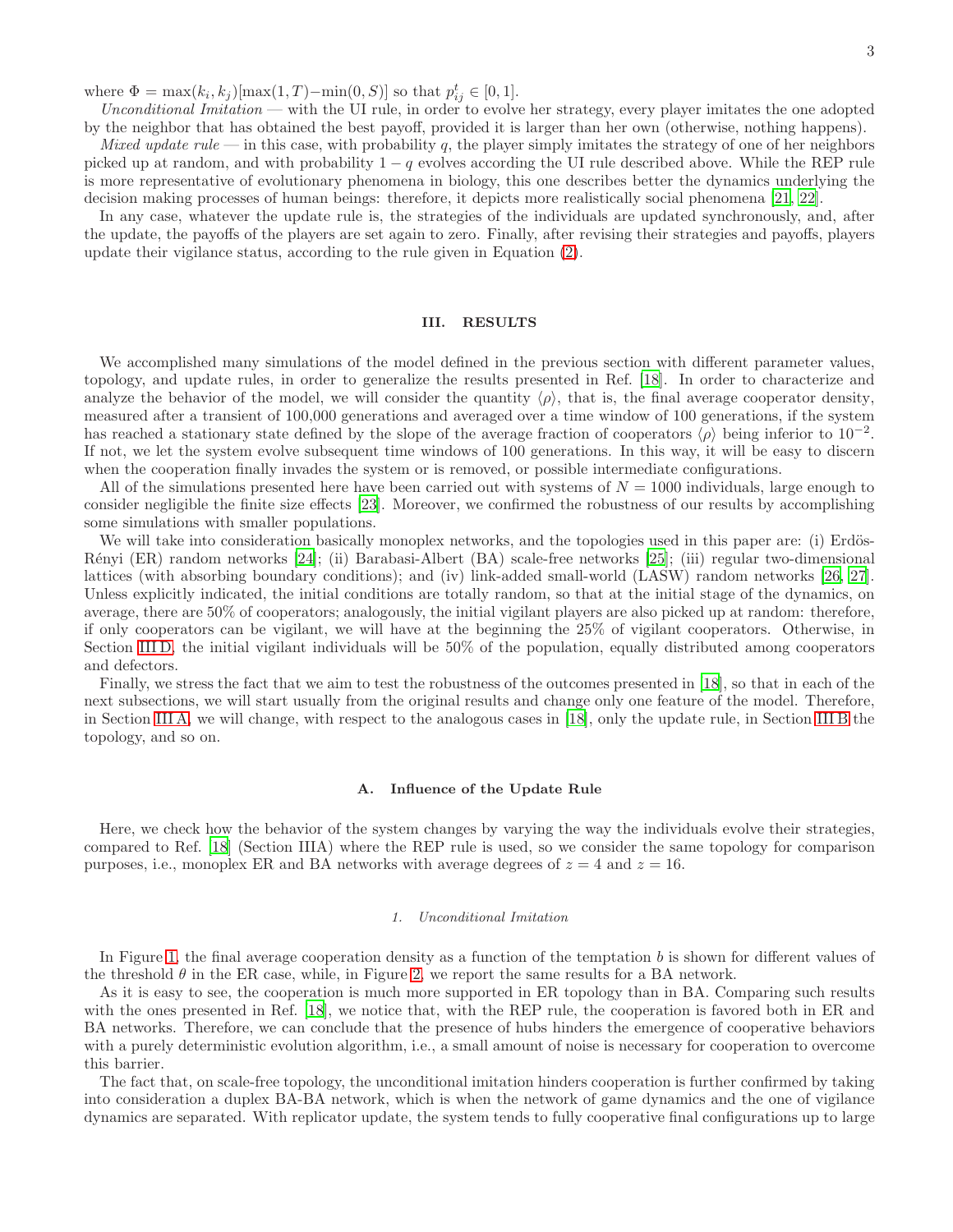values of  $b$  [\[18](#page-6-13)]; on the contrary, we verified numerically also that, with the UI rule, the final level of cooperation is very low already for  $b \simeq 1$ .

## *2. Mixed Update Rule*

We want now to check the robustness of the model with respect to the MUR rule, which is more realistic in the human interactions [\[22\]](#page-6-20). Apart from the case of  $q = 0.3$  in ER networks (Figure [3\)](#page-7-2),  $\theta$  (vigilance) has no effect on cooperation, as shown in Figures [4,](#page-7-3) [5](#page-8-0) and [6.](#page-8-1) On the other hand, the value of the parameter  $q$  (i.e., the level of non-strategic imitation) does have effect: both for ER and BA. When the probability of following the non-strategic imitation rule is low  $(q = 0.3)$  (Figures [3](#page-7-2) and [5\)](#page-8-0), we can find some levels of cooperation, but, with higher values (i.e.,  $q = 0.5$ ) (Figures [4](#page-7-3) and [6\)](#page-8-1), cooperation is hindered, as it happened in Section [III A 1.](#page-2-2)

It is worth stressing the fact that increasing the weight of the non-strategic imitation hinders the cooperation. This could be explained by considering that, by the UI rule, cooperators connected with other cooperators have a very high fitness and are surely imitated by a linked defector. To clarify this idea, let us consider a defector j with four neighbors, among which there is only one cooperator i. Since cooperators tend to cluster, it is likely that the three defectors are connected to other defectors, getting in a single game round a fitness equal to four, whilst i will be probably linked to three cooperators, gaining 3b (for the sake of simplicity, we assume that every individual has exactly four links). Thus, if  $b > 4/3$ , player j will definitely turn herself cooperator if evolved by the UI rule, while remain a defector with probability 3/4 following the non-strategic update algorithm. Indeed, in all Figures [3](#page-7-2)[–6,](#page-8-1) we observe that the final cooperator density practically vanishes just around  $b \approx 1.2$ –1.3, coherently with the above considerations.

#### <span id="page-3-0"></span>B. Other Topologies

Up to now, we have considered the most classical examples of complex topologies, that is, ER and BA networks. Here, we aim to check the behavior of the model on topological structures with different features. In particular, ER and BA networks differ mainly for the fact that, in the former, there are no hubs (nodes with much more connections with respect to the average), contrarily to what happens in scale-free BA networks [\[28](#page-6-26)]. In any case, both have a small diameter ( i.e., the average distance between two nodes picked up at random scales as the logarithm of the system size), and a small clustering coefficient (i.e., the probability that two neighbors of a third node are also neighbors is much smaller than 1). Therefore, it is worth considering networks with one or both diameters and clustering coefficients different from ER and BA networks. As already hinted, we consider here only the replicator evolution rule, in order to compare the role of topology with the original results in [\[18](#page-6-13)].

For this purpose, we took into consideration a Watts–Strogatz Small-World topology, which has the property of behaving locally as a regular lattice-like network (i.e., high clustering coefficient), but as a random network globally (small diameter). Moreover, we built such a network following a different procedure from the one presented in Refs. [\[26](#page-6-24), [29\]](#page-6-27): starting from a regular square lattice of  $N = 1000$  nodes, each one with  $z = 4$  neighbors, we added links between non-connected nodes with a probability  $p$ , as in the LASW model defined in Ref. [\[27](#page-6-25)]. In this way, by tuning the parameter p, we can explore the lattice  $(p = 0)$ , and small-world  $(0 < p \leq 2z/N)$  topologies. Now, as illustrated in Figure [7,](#page-8-2) we see how, in the lattice, the system cannot sustain cooperation (left graph), but increasing the density of short-cuts, the cooperation is mostly enhanced, even better than in ER topology (middle and right graphs). Interestingly, the results do not depend on  $\theta$ , apart from the fact that defection easily overcomes cooperation when  $\theta = 1$  already for small values of b.

#### C. Different Initial Conditions

A simple mean-field analysis of the model suggests that the outcome of the dynamics should also depend on the initial conditions, in particular on the initial distribution of the vigilant players. Actually, the vigilance can have an effective influence on the evolution of the system only if the vigilant individuals are enough to make the others vigilant too, following Equation [\(2\)](#page-1-1). Now, considering a mean-field approach, the probability that an individual with  $k$  connections has initially  $m$  vigilant neighbors is

$$
P(m;k) = {k \choose m} a_0^m (1 - a_0)^{k-m} , \qquad (5)
$$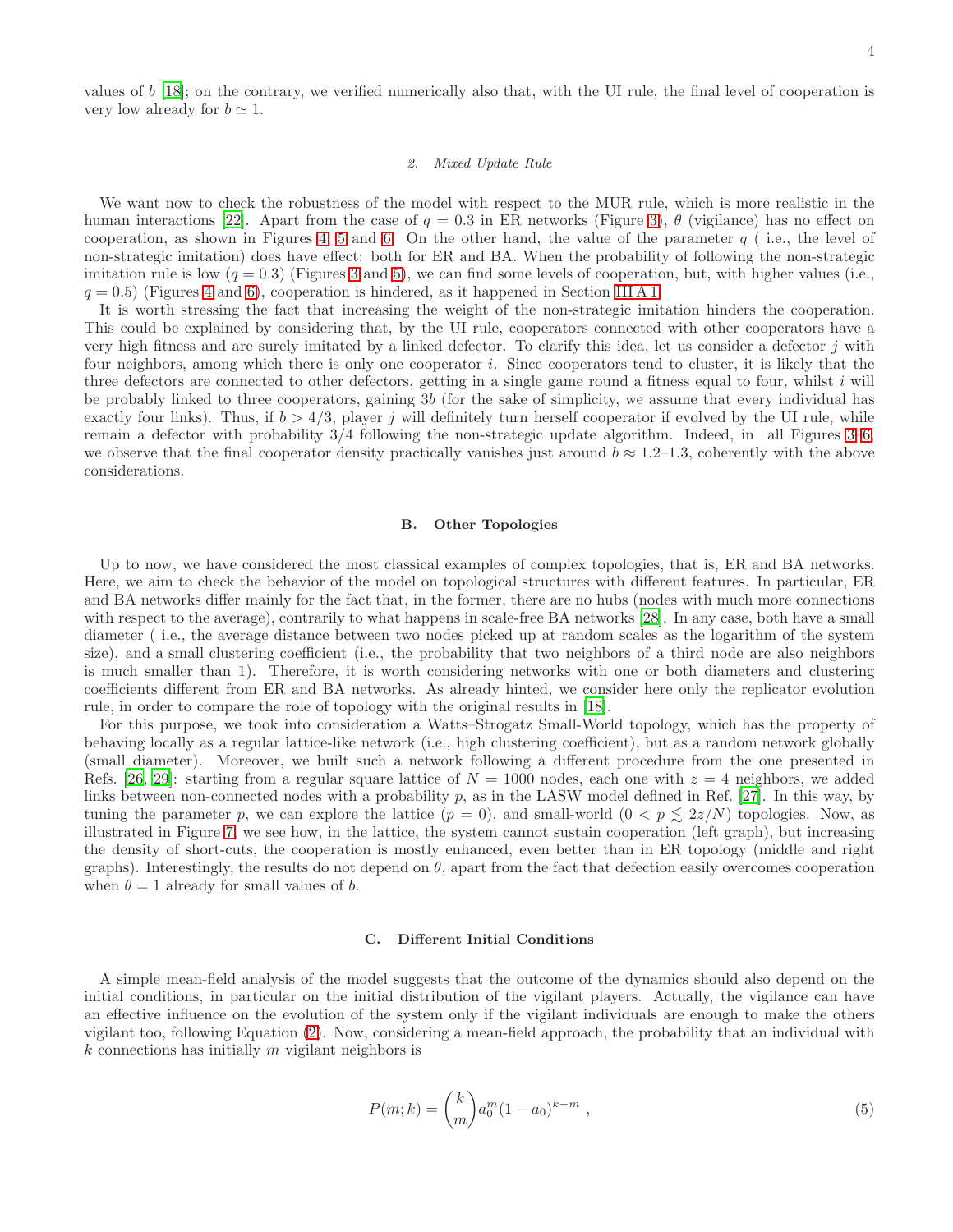where  $a_0$  is the initial density of the vigilant individuals. Then, the average density of vigilant neighbors at the beginning of the dynamics can be easily computed:

$$
\left\langle \frac{m}{k} \right\rangle = \sum_{m=0}^{k} \frac{m}{k} P(m; k) = a_0 \ . \tag{6}
$$

Therefore, the effect of vigilance should become noticeable for  $\theta < a_0$ : since we usually set initially half of cooperators as also being vigilant, we expect a transition from high cooperation to defection for  $\theta$  larger than a critical  $\theta^*$  such that

$$
\theta^* \approx \frac{\rho_0}{2} \tag{7}
$$

where  $\rho_0 = 0.5$  is the initial cooperator density. Of course, we also expect that the network structure changes at least partially this picture. In fact, the influence of the initial conditions is almost completely removed in non-trivial topologies, as we are going to show in the following.

In Figure [8,](#page-9-0) we present the final cooperator distribution for a system on a square lattice evolving by the REP rule. As it is easy to realize, if the number and distribution of initial vigilant individuals is such that no other player can be activated, then there will be no effect of the vigilance and the cooperation vanishes already for small values of the temptation b. On the contrary, as the initial distribution allows, even through statistical fluctuations, that some inactive player can have enough vigilant neighbors to get activated, then the number of vigilant individuals soon increases and the system ends up in a configuration with a higher level of cooperation, independently from the initial number of vigilant agents.

This is true also in ER random networks, as shown in Figure [9:](#page-9-1) in the end, there is practically no effect of the initial vigilant density on the final fate of the dynamics. Indeed, as can be proven by comparing these results with the Figure 1a of the Ref. [\[18\]](#page-6-13),  $\langle \rho \rangle$  is always very close to the value of the case  $a_0 = 0.25$ , apart some slight differences. This same picture holds for BA networks as well: also with this topology, the final level of cooperation does not depend on the initial distribution of the activated players, as reported in Figure [10.](#page-10-0)

Therefore, we can finally state that the dynamics turn out to be robust with respect to varying the initial conditions, so that what has been presented in the previous subsections can be considered as general results with respect to the initial configuration of the system.

#### <span id="page-4-1"></span>D. Case of Vigilant Defectors

Until now, we have set that only cooperators can also be vigilant players. In fact, in a PDG, defectors also have interest in being connected with cooperators, so it is plausible to also consider a situation where someone who is not a cooperator can be vigilant. In practice, in human interactions, those who also adopt anti-social behaviors can force the others to behave fairly [\[12](#page-6-8), [30](#page-6-28), [31\]](#page-6-29).

Therefore, we considered the case in which every player, independently from the fact that she is either a cooperator or a defector, can be a vigilant one.

As Figures [11](#page-10-1) and [12](#page-10-2) show, the fact that a defector also contributes to vigilance pushes cooperation dramatically both in ER and BA monoplex networks, having full cooperation in BA monoplex networks for all values of  $\theta$  and  $b$ .

Now, we show the results for a square lattice, where the effect is expected to be magnified with respect to the remaining topologies. Actually, as shown in Figure [7](#page-8-2)A, in this topology, cooperation is mostly hindered.

In Figure [13](#page-11-0) we see that already a very small probability  $\varrho_0$  of being an initial vigilant  $(A)$  helps cooperation to invade the population, already for not-too-high vigilance ( $\theta \lesssim 0.5$ ), and almost the same for  $\varrho_0 \gtrsim 0.05$  (**B** and **C**). In addition, for  $\theta = 0.6$ , the final cooperator density does not vanish even at higher values of b. This is, of course, an expected result, since allowing more individuals to activate as vigilant ones decreases much more the average temptation of every player, according to the Equation [\(2\)](#page-1-1). This outcome holds also in different topologies.

#### <span id="page-4-0"></span>IV. DISCUSSION AND CONCLUSIONS

The model of vigilance firstly presented in Ref. [\[18](#page-6-13)], and further developed here, treats the pro-social effect due to the control (be it real or just perceived) by peers as a decreasing of the temptation to defect: the more neighbors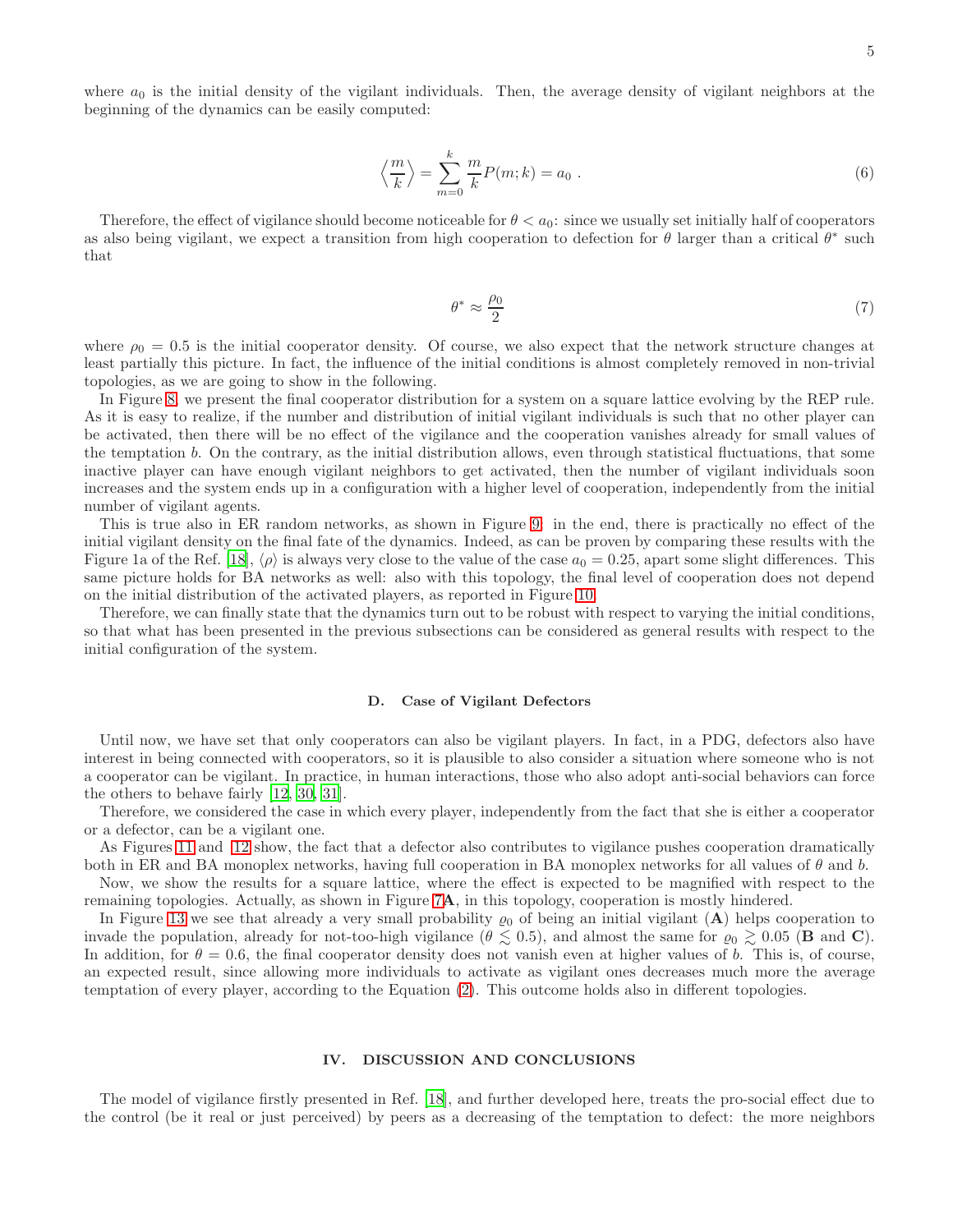watch out for the behavior of a subject, the less is the probability that the latter adopts a selfish strategy. Even though the preliminary results of this approach turned out to be promising, before considering it a viable way to describe this phenomenon, it was necessary to test its full validity. Therefore, in this paper, we have aimed to ascertain that the main features of the model are basically robust: that is, we verified that, through the mechanism of vigilance proposed here, cooperation is actually fostered for broad values of the parameters at stake and in different environmental configurations. In particular, we showed that the beneficial influence of the vigilance works in more realistic configurations, allowing us to hypothesize that what has been repeatedly observed in experiments and field observations can be actually explained as a smaller temptation to defect in presence of controllers.

The results, which, in our opinion, allow us to consider the model realistic and particularly useful are the following:

- Vigilance needs the small-world effect (the presence of short-cuts connecting individuals physically far away from each other) to be efficient in fostering cooperation: indeed, in regular lattices, Figure [7,](#page-8-2) it does not help, and the small-world property is ubiquitous in most real social systems (only the smallest communities can be modeled by complete graphs, and Euclidean topologies are even more uncommon in human societies).
- Vigilance works not only when the individuals update their strategy by means of an essentially evolutionary rule (REP), but also when they evolve through more typically "social" mechanisms as pure imitation (at least on ER networks); moreover, considering the mixed rule, which takes into account the intrinsic non-strategic component of humans' decision making processes, we found that the cooperation can tolerate the influence of irrationality only when this is low  $(q < 0.5)$ , coherently with the results of Ref. [\[22\]](#page-6-20).
- Concerning again the update rule, it is worth stressing that, in heterogeneous networks (scale-free), vigilance is beneficial for cooperation only with replicator update, whilst with strategic imitation (UI) the presence of hubs appears to be detrimental for the emergence of pro-social behaviors.
- The results do not depend sensitively on the initial conditions (at least in heterogeneous topologies): this is a fundamental feature of the model since it is usually hard to determine the initial conditions for real social systems; on the other hand, in complete graphs (i.e., in mean-field approximation), this is not true, but only small human communities can be described in this way, and, in such cases, different dynamical mechanisms are at work [\[32](#page-6-30)].

Therefore, we can state again the main result of this work: to confirm the reliability of the model and its potentiality. Of course, further investigations are needed to validate definitively the model — in particular, experiments explicitly aimed to check if this peculiar kind of phenomenon (decreased temptation in a PDG) actually takes place when subjects play in the laboratory. These kinds of studies are already planned for future work.

## ACKNOWLEDGMENTS

M.P. acknowledges support from the project H2020 FET OPEN RIA IBSEN/662725 and the Institute of Physics of Cantabria (IFCA-CSIS) for providing access to the Altamira supercomputer. D.V. acknowledges support from H2020 FETPROACT-GSS CIMPLEX Grant No. 641191, which funded the publication of this article and the CNR (Consiglio Nazionale delle Ricerche) for the Short Term Mobility Program 2016, which funded his stay at the Universidad Carlos III de Madrid where this work was accomplished.

#### *Author contributions*

M.P. created the original model and accomplished the simulations. D.V. conceived the model generalizations and conducted the theoretical analysis. Both authors wrote and revised the manuscript. The authors declare no conflict of interest.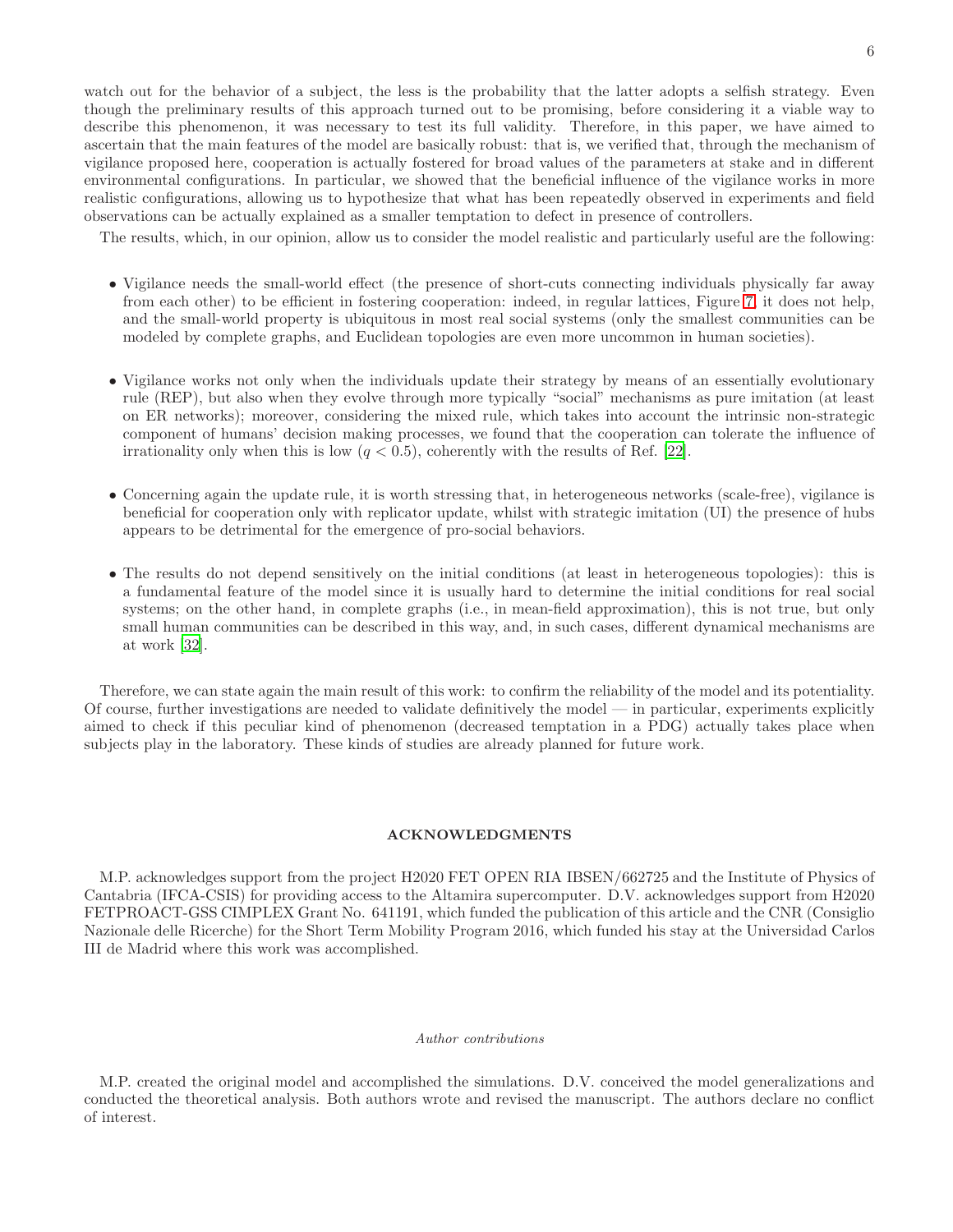- <span id="page-6-0"></span>[1] Darwin, C. *The Descent of Man*; John Murray: London, UK, 1871.
- <span id="page-6-16"></span>[2] Axelrod, R.; Hamilton, W.D. The naked emperor: Seeking a more plausible genetic basis for psychological altruism. *Science* 1981, *211*, 1390–1396.
- <span id="page-6-1"></span>[3] Hamilton, W.D.; Axelrod, R. The evolution of cooperation. *Science* 1981, *211*, 1390–1396.
- <span id="page-6-2"></span>[4] Maynard-Smith, J.; Szathm´ary, E. *The Major Transitions in Evolution*; Oxford University Press: Oxford, UK, 1995.
- <span id="page-6-3"></span>[5] Nowak, M.A.; May, R.M. Evolutionary games and spatial chaos. *Nature* 1992, *359*, 826–829.
- [6] Nowak, M.A. Five rules for the evolution of cooperation. *Science* 2006, *314*, 1560–1563.
- <span id="page-6-14"></span>[7] Roca, C.P.; Cuesta, J.A.; Sánchez, A. Evolutionary game theory: Temporal and spatial effects beyond replicator dynamics. *Phys. Life Rev.* 2009, *6*, 208–249.
- <span id="page-6-4"></span>[8] Moyano, L.G.; S´anchez, A. Evolving learning rules and emergence of cooperation in spatial prisoners dilemma. *J. Theor. Biol.* 2009, *259*, 84–95.
- <span id="page-6-5"></span>[9] Nowak, M.A.; Sigmund, K. Evolution of indirect reciprocity by image scoring. *Nature* 1998, *393*, 573–577.
- <span id="page-6-6"></span>[10] Ashlock, D.; Smucker, M.D.; Stanley, E.A.; Tesfatsion, L. Preferential partner selection in an evolutionary study of prisoner's dilemma. *BioSystems* 1996, *37*, 99–125.
- <span id="page-6-7"></span>[11] Andrighetto, G.; Giardini, F. Conte, R. The Cognitive Underpinnings of Counter-Reaction: Revenge, Punishment and Sanction. *Sist. Intell.* 2010, *22*, 521–523.
- <span id="page-6-8"></span>[12] Giardini, F.; Vilone, D. Evolution of gossip-based indirect reciprocity on a bipartite network. *Sci. Rep.* 2016, *6*, 37931.
- <span id="page-6-9"></span>[13] Trivers, R. The evolution of reciprocal altruism. *Q. Rev. Biol.* 1971, *46*, 35–57.
- <span id="page-6-10"></span>[14] Alexander, R.D. *The Biology of Moral Systems*; Aldine de Gruyter: New York, NY, USA, 1987.
- <span id="page-6-11"></span>[15] Bateson, M.; Nettle, D.; Roberts, G. Cues of being watched enhance cooperation in a real-world setting. *Biol. Lett.* 2006, *2*, 412–414.
- <span id="page-6-18"></span>[16] Rossano, M.J. Supernaturalizing Social Life. *Hum. Nat.* 2007, *18*, 272–294.
- <span id="page-6-12"></span>[17] Oda, R.; Kato, Y.; Hiraishi, K. The Watching-Eye Effect on Prosocial Lying. *Evol. Psychol.* 2015, *13*, doi:10.1177/1474704915594959.
- <span id="page-6-13"></span>[18] Pereda, M. Evolution of cooperation under social pressure in multiplex networks. *Phys. Rev. E* 2008, *94*, 032314.
- <span id="page-6-15"></span>[19] Ichinose, G.; Sayama, H. Invasion of cooperation in scale-free networks: Accumulated vs. average payoffs. Available online: https://arxiv.org/abs/1412.2311 (accessed on 12 January 2017).
- <span id="page-6-17"></span>[20] Watts, D.J. A simple model of global cascades on random networks. *Proc. Natl. Acad. Sci. USA* 2002, *99*, 5766–5771.
- <span id="page-6-19"></span>[21] Vilone, D.; Ramasco, J.J.; Sánchez, A.; San Miguel, M. Social and strategic imitation: The way to consensus. *Sci. Rep.* 2012, *2*, 686.
- <span id="page-6-20"></span>[22] Vilone, D.; Ramasco, J.J.; S´anchez, A.; San Miguel, M. Social imitation versus strategic choice, or consensus versus cooperation, in the networked Prisoner's Dilemma. *Phys. Rev. E* 2014, *90*, 022810.
- <span id="page-6-21"></span>[23] Santos, F.C.; Pacheco, J.M. Scale-Free Networks Provide a Unifying Framework for the Emergence of Cooperation. *Phys. Rev. Lett.* 2005, *95*, 098104.
- <span id="page-6-22"></span>[24] Erdös, P.; Rényi, A. On the evolution of random graphs. *Publ. Math. Inst. Hung. Acad. Sci.* 1960, 5, 17–61.
- <span id="page-6-23"></span>[25] Barab´asi, A.L.; Albert, R. Emergence of scaling in random networks. *Science* 1999, *286*, 509–512.
- <span id="page-6-24"></span>[26] Watts, D.J.; Strogatz, S.H. Collective dynamics of 'small-world' networks. *Nature* 1998, *393*, 440–442.
- <span id="page-6-25"></span>[27] Vilone, D.; Sánchez, A.; Gómez-Gardeñes, J. Random topologies and the emergence of cooperation: The role of short-cuts. *J. Stat. Mech.* 2011, doi:10.1088/1742-5468/2011/04/P04019.
- <span id="page-6-26"></span>[28] Caldarelli, G. *Scale-Free Networks: Complex Webs in Nature and Technology*; Oxford University Press: Oxford, UK, 2007.
- <span id="page-6-27"></span>[29] Barrat, A.; Weigt, M. On the properties of small-world network models. *Eur. Phys. J. B* 2000, *13*, 547–560.
- <span id="page-6-28"></span>[30] Dunbar, R. I. Gossip in evolutionary perspective. *Rev. Gen. Psychol.* 2004, *8*, 100–110.
- <span id="page-6-29"></span>[31] Giardini, F; Conte, R. Gossip for social control in natural and artificial societies. *Simulation* 2012, *88*, 18–32.
- <span id="page-6-30"></span>[32] Guazzini, A.; Vilone, D.; Bagnoli, F.; Carletti, T.; Grotto, R.L. Cognitive network structure: An experimental study. *Adv. Complex Syst.* 2012, *15*, 1250084.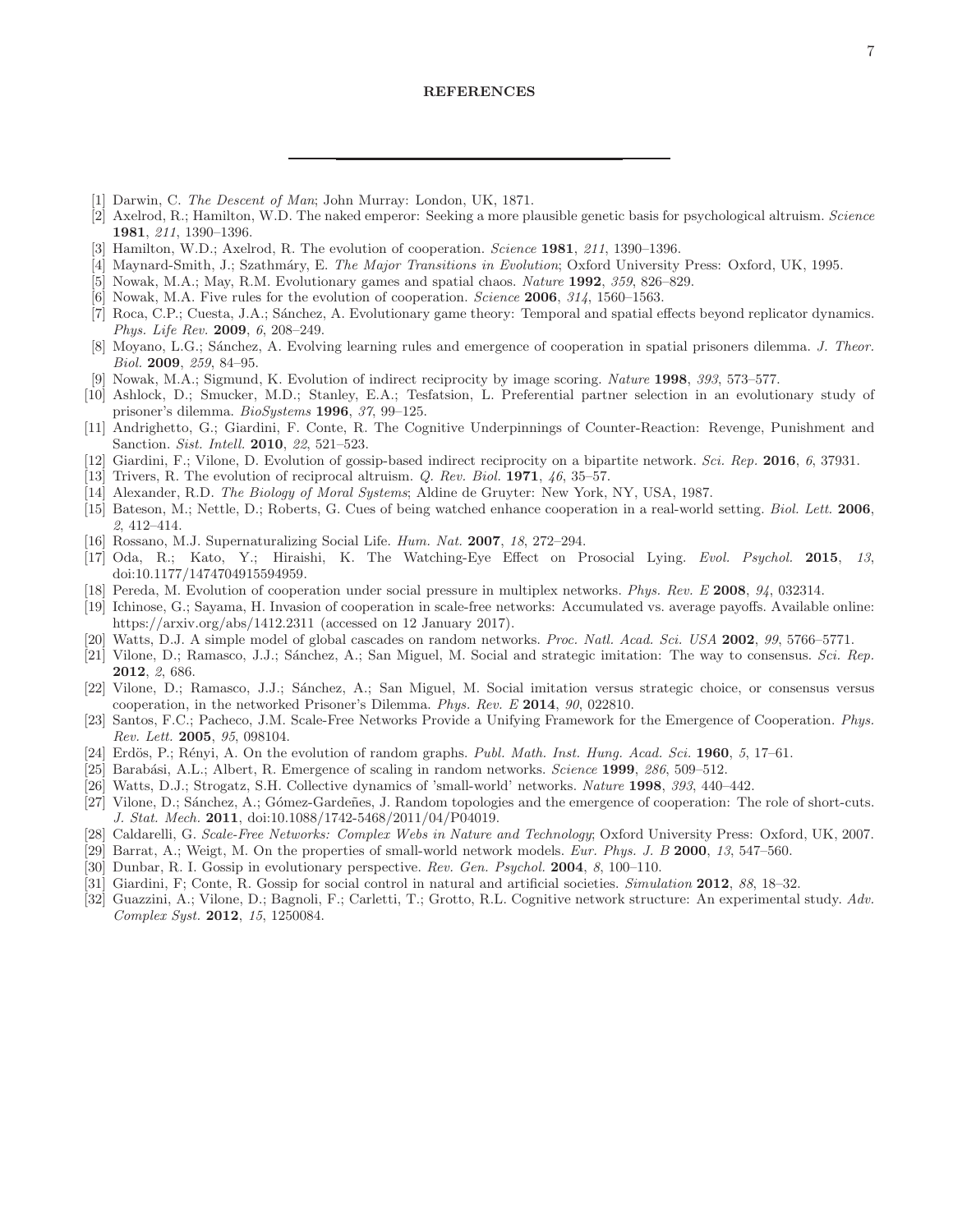

<span id="page-7-0"></span>FIG. 1. Erdös-Rényi (ER) network. A:  $z = 4$ , B  $z = 16$ ; Unconditional Imitation (UI) evolution rule. Average final fractions of cooperators  $\rho$  as a function of b for different values of  $\theta$ .



<span id="page-7-1"></span>FIG. 2. Barabasi-Albert (BA) network.  $\mathbf{A}: z = 4$ ,  $\mathbf{B}: z = 16$ ; UI evolution rule. Average final fractions of cooperators  $\rho$  as a function of b for different values of  $\theta$ .



<span id="page-7-2"></span>FIG. 3. Mixed update rule with  $q = 0.3$ . ER monoplex network. A:  $z = 4$ , B:  $z = 16$ . Average final fractions of cooperators  $\rho$ as a function of b for different values of  $\theta$ .



<span id="page-7-3"></span>FIG. 4. Mixed update rule with  $q = 0.5$ . ER monoplex network.  $\mathbf{A}: z = 4$ ,  $\mathbf{B}: z = 16$ . Average final fractions of cooperators ρ as a function of b for different values of θ. Notice that all the graphics for the six different values of θ coincide almost everywhere.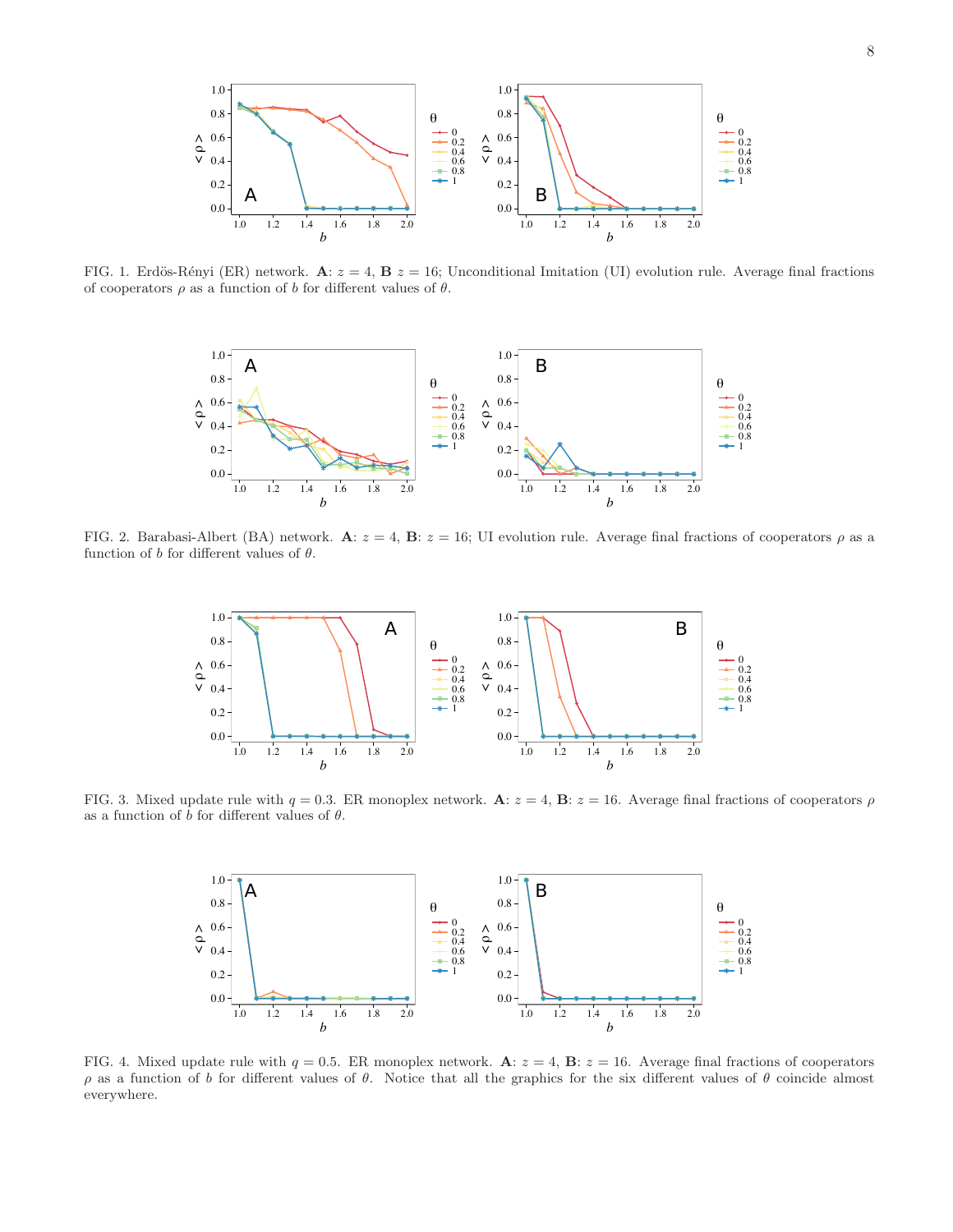

<span id="page-8-0"></span>FIG. 5. Mixed update rule with  $q = 0.3$ . BA monoplex network. A:  $z = 4$ , B:  $z = 16$ . Average final fractions of cooperators  $\rho$ as a function of  $b$  for different values of  $\theta$ .



<span id="page-8-1"></span>FIG. 6. Mixed update rule with  $q = 0.5$ . BA monoplex network. A:  $z = 4$ , B:  $z = 16$ . Average final fractions of cooperators  $\rho$ as a function of b for different values of  $\theta$ .



<span id="page-8-2"></span>FIG. 7. Link-added small-world (LASW) network. A: pure lattice; B: lattice with 10% of pure lattice number of links added; C: lattice with 30% of pure lattice number of links added. Average final fractions of cooperators  $\rho$  as a function of b for different values of  $\theta$  — Replicator (REP) evolution rule. In all of these graphs, the curves for  $\theta = 0$  and 0.2, and for  $\theta = 0.4$ , 0.6, 0.8 and 1, assume the same values.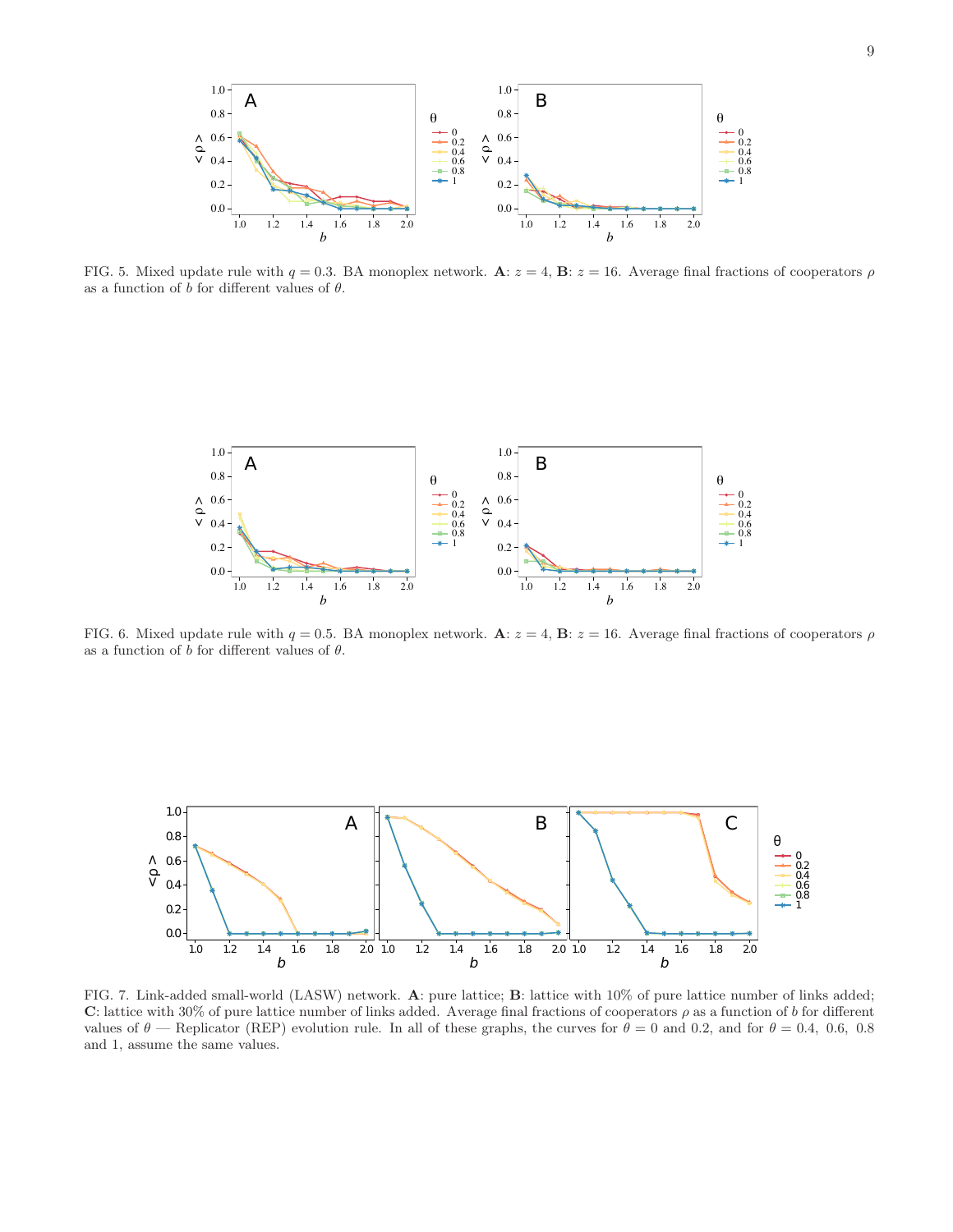

<span id="page-9-0"></span>FIG. 8. Square lattice, different initial vigilant densities. A: only one initial vigilant put in the middle of the lattice; B: initial probability for each cooperator to be vigilant equal to 0.001; C: initial probability to be vigilant equal to 0.05; D: initial probability to be vigilant equal to 0.45. Average final fractions of cooperators  $\rho$  as a function of b for different values of  $\theta$  — REP evolution rule. In the top-left graph, the curves from  $\theta = 0$  and 0.2, and from  $\theta = 0.4$  assume the same values; in the remaining ones, the curves from  $\theta = 0$ , 0.2 and 0.4, and from  $\theta = 0.6$  assume the same values.



<span id="page-9-1"></span>FIG. 9. ER network, different initial vigilant densities. A, C graphs:  $z = 4$ ; B, D graphs:  $z = 16$ ; A, B figures: initial probability to be vigilant 0.05; C, D figures: initial probability to be vigilant 0.45. Average final fractions of cooperators  $\rho$  as a function of b for different values of  $\theta$ —REP evolution rule. In the left graphs, the curves from  $\theta = 0$ , 0.2 and 0.4, and from  $\theta = 0.6$  assume the same values; in the remaining ones, the curves from  $\theta = 0.6$  assume the same values.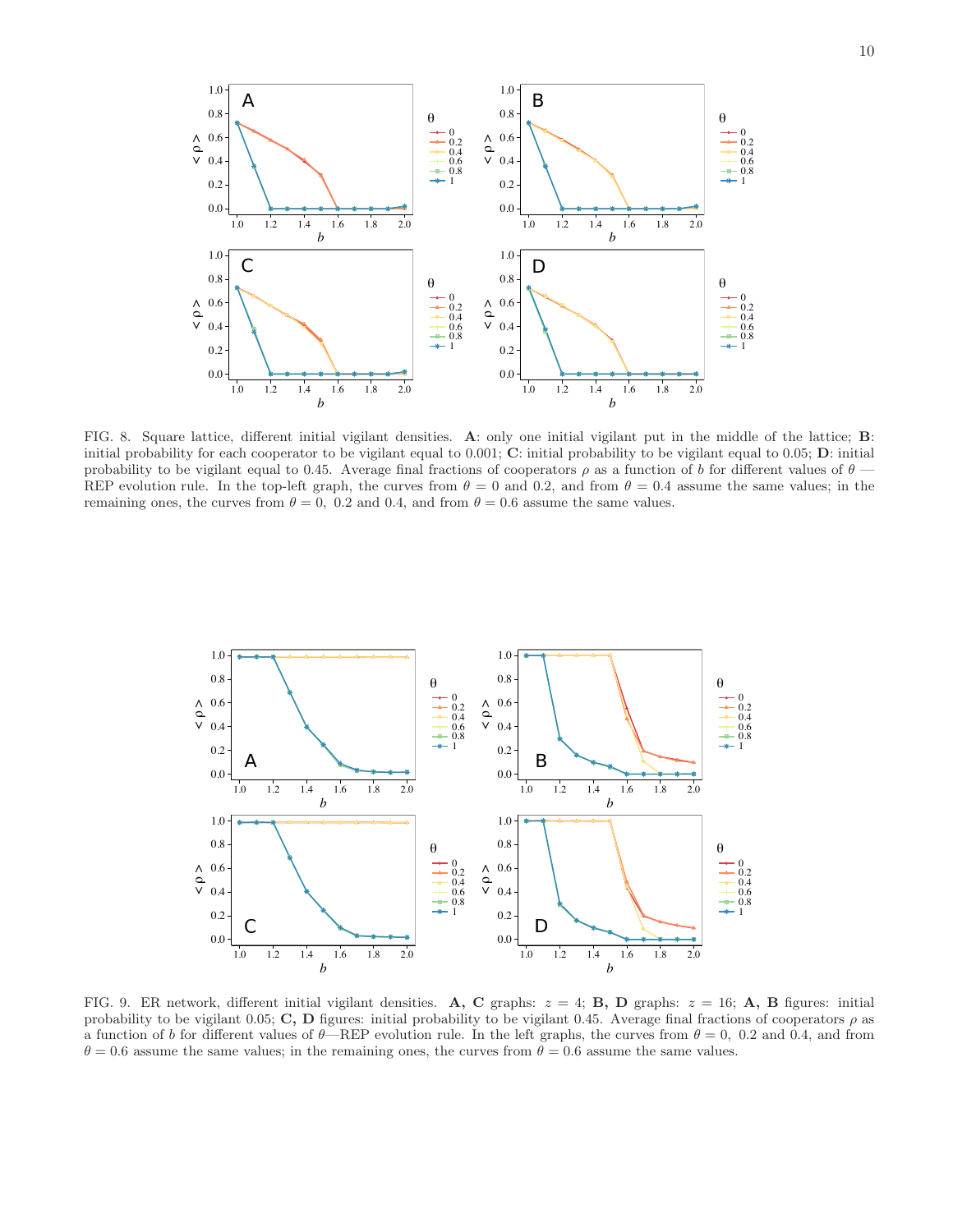

<span id="page-10-0"></span>FIG. 10. BA network, different initial vigilant densities. A, C graphs:  $z = 4$ ; B, D graphs:  $z = 16$ ; A, B figures: initial probability to be vigilant 0.05; C, D figures: initial probability to be vigilant 0.45. Average final fractions of cooperators  $\rho$  as a function of b for different values of  $\theta$ —REP evolution rule. In the left graphs, the curves from  $\theta = 0$ , 0.2 and 0.4, and from  $\theta = 0.6$  assume the same values; in the remaining ones, the curves from  $\theta = 0.6$  assume the same values.



<span id="page-10-1"></span>FIG. 11. ER monoplex network. A:  $z = 4$ ; B:  $z = 16$ . Average final fractions of cooperators  $\rho$  as a function of b for different values of  $\theta$  — REP evolution rule.



<span id="page-10-2"></span>FIG. 12. BA monoplex network. A:  $z = 4$ ; B:  $z = 16$ . Average final fractions of cooperators  $\rho$  as a function of b for different values of  $\theta$  — REP evolution rule. Notice that all the graphics for the six different values of  $\theta$  coincide almost everywhere.